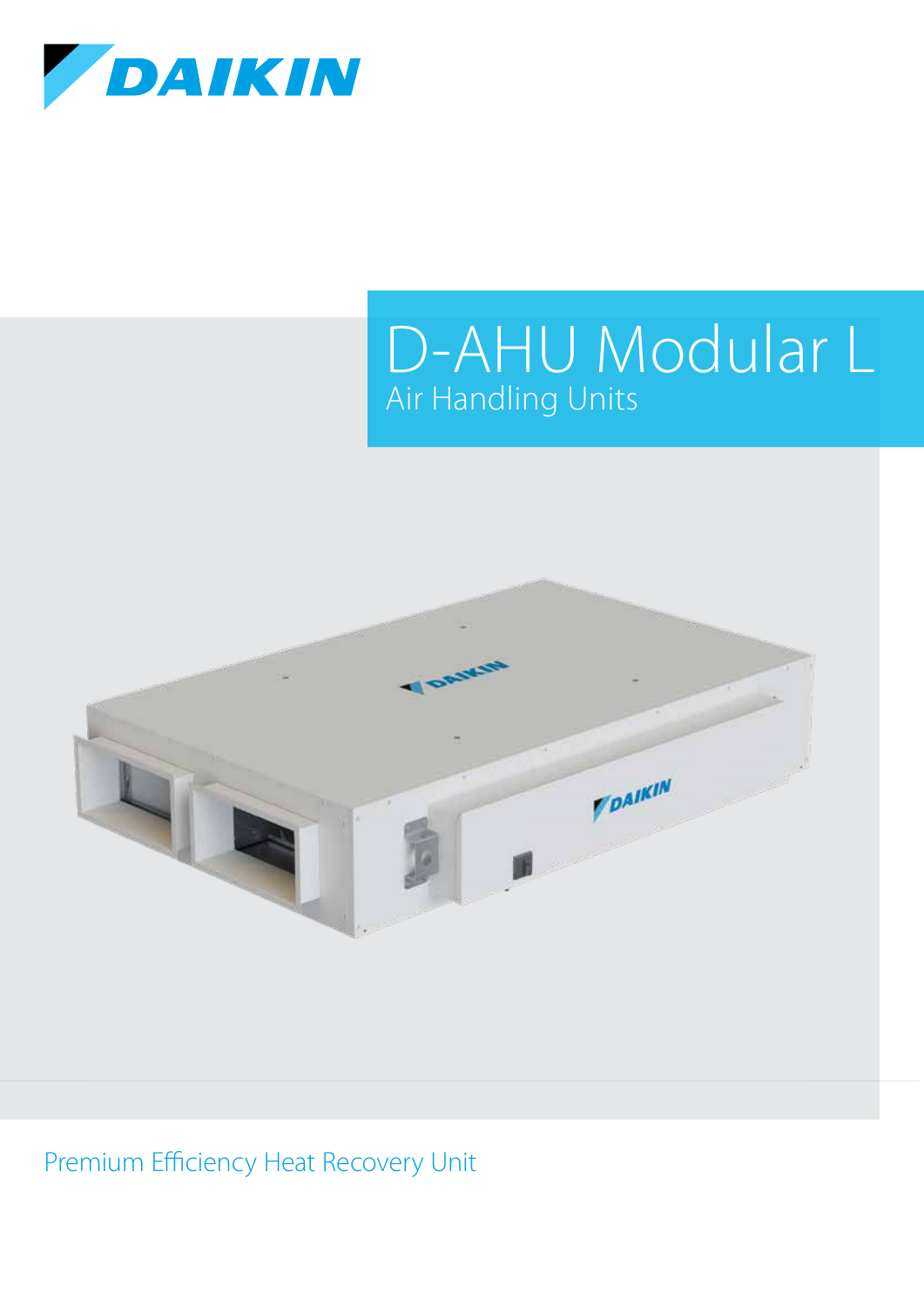# About Daikin

Our promise is to ensure that customers can depend on Daikin for the ultimate in comfort, so that they are free to focus on their own working and home lives. We promise to dedicate ourselves to technological excellence, a design focus and the highest quality standards so that our customers can trust and rely on the comfort we deliver.



**The compactness, air flow range coverage through 6 sizes and the achieved filtration efficiency make the Modular Light a precious ally for your ventilation system. The components used and the structure of the unit meet the ever more stringent requirements concerning energy efficiency, fire regulation and hygiene.** 

### The future of ventilation

The new Modular Light represents one of the best solutions in terms of decentralised ventilation with unique selling features such as unit height, air flow range, number of sizes and Indoor Air Quality (IAQ) achievement.

### IAQ matters

According to recent studies, people usually spend 90% of their time indoors and the amount of the air breathed each day is approximately 11000 litres. Hence, providing comfortable environments is our main goal. High IAQ evidently increases productivity levels, physical and psychological well-being and reduces health problems. Furthermore investing in a good indoor climate is an investment in your future and ultimately pays off.

### Construction

- › External Pre painted metal sheet
- › Internal Aluzinc
- › 50 mm double skin panel
- › Mineral wool insulation
- › Hinged and/or removable doors allowing full maintenance access from bottom side
- › All the units feature rectangular duct collars (optional accessory for rectangular - circular transition available)

### ASTRA Web

Modular L selection program

- › Astra Web offers a quick and accurate selection of the best ventilation unit
- › Preset parameters ensure that you can always find the optimum and most energy efficient product for your application

Get access to all our selection tools at http://tools.daikinapplied.eu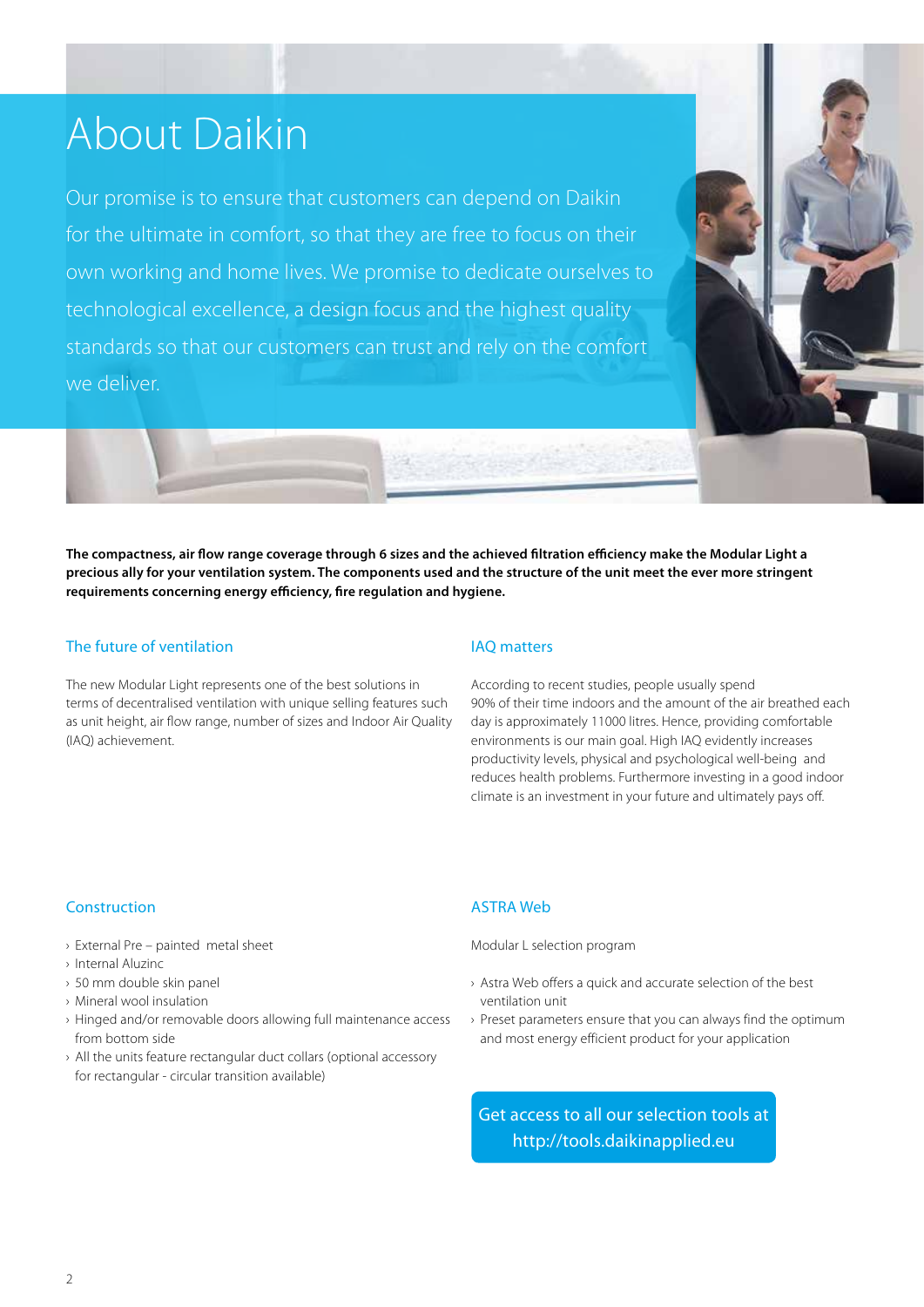

# **Highlights**

- › New decentralised solution for fresh air treatment
- › Fully featured unit with "Plug and Play" concept
- › Wide airflow coverage
- › Best choice when compactness is needed (only 280 mm height for up to 550 m3 /h of air flow)
- › Optimized SFP (Specific Fan Power) for an efficient unit operation
- › IE4 motor efficiency with EC centrifugal plug fan
- › High thermal heat recovery efficiency (up to 93%)
- › Excellent indoor air quality (IAQ). Up to F9 filtration level with possibility to have a pre-filter up to F7 for the best IAQ
- › Easy and quick installation and commissioning
- › Compliant with Hygiene Directive VDI 6022
- › Overcoming the ERP 2018 European Regulations
- › Eurovent certified

### Modular Light Versions

- › Modular Light without internal heating coil
- › Modular Light with internal heating coil (water)

All the main units are available on right or left connection side (rule: looking in the supply air direction, standing below the ceiling suspended unit)

### Accessories list

- › Filters (G4, M5, F7 and F9)
- › Rails (for limited false ceiling space)
- › Rectangular circular duct transition
- › Pre and post heater electric coil
- › Heating and/or cooling water coil
	- 1. Two or three ways valve
		- 2. Modulating valve actuator
- › Silencers
- > CO<sub>2</sub> sensor
- › Humidity (%RH) sensor
- › Temperature probe
- › BACnet protocol interface
- › Modbus protocol interface
- › Commissioning module

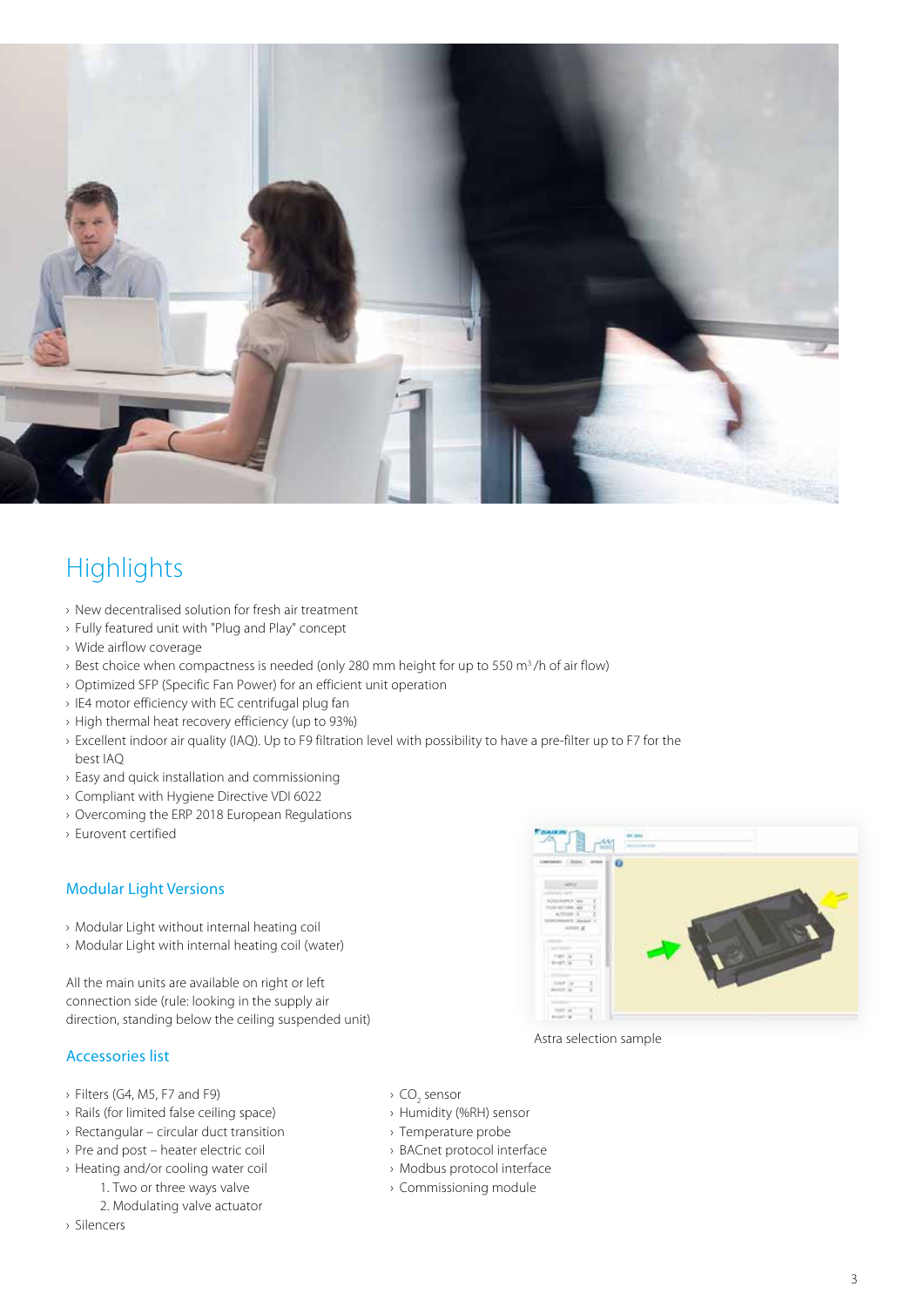# Flexibility to meet your needs

# **11** Heat exchanger

- › Premium quality counterflow plate heat exchanger
- › Up to 93% of the thermal energy recovered
- › VDI 6022 compliant
- › High grade aluminium that allows best corrosion protection
- › Completely joint sealing
- › No screws or rivets in any part

### Filters ्रे

- › Easily replaceable compact filters which can be removed from bottom access, with large filter surface areas
- › Up to F7 + F9 filtration efficiency
- › No tools are needed to change the filters
- › Fresh air filters\* (F7 efficiency as standard)
- › Return filters\* (M5 efficiency as standard)

\*Optional additional filter and pre-filter stage (G4, M5, F7 or F9)

# **图 Supply/Return fan**

- › Fan/motor combination with very low noise level
- › Reduced energy consumption
- › Inverter driven with IE4 motor efficiency
- › Infinitely variable speed
- › Ultra-efficient blade profiling
- › Maintenance-free ball bearings
- › No screws or rivets in any part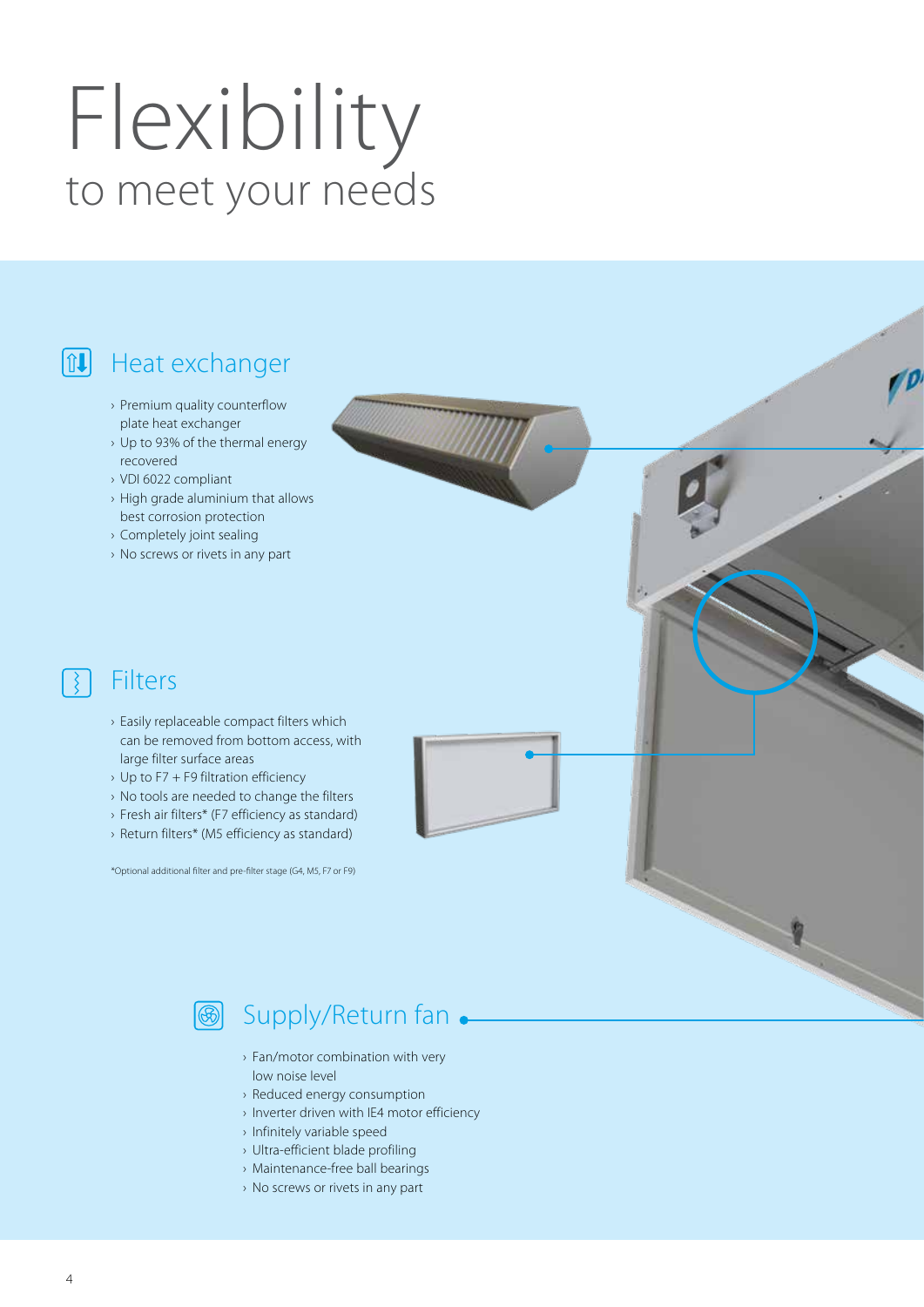# $\boxtimes$  Rectangular duct flange

The standard dimensions are:

› 250x150 (Size 2)

DAIRIN

- › 400x200 (Size 3)
- › 500x300 (Size 4/5)
- › 700x400 (Size 6/7)

› Optional rectangular to circular transition

# Bypass damper

› 100% automatic bypass damper with proportional opening for antifreeze and free cooling operation

# **V** Unit structure

**AIKIN** 

- › 50 mm Double skin panel thickness
- › Mineral wool insulated
- › Great sound absorption and low noise
- › Hinged or fully removable bottom doors make the unit easy accessible for service and maintenance
- › Unit is accessible from bottom panels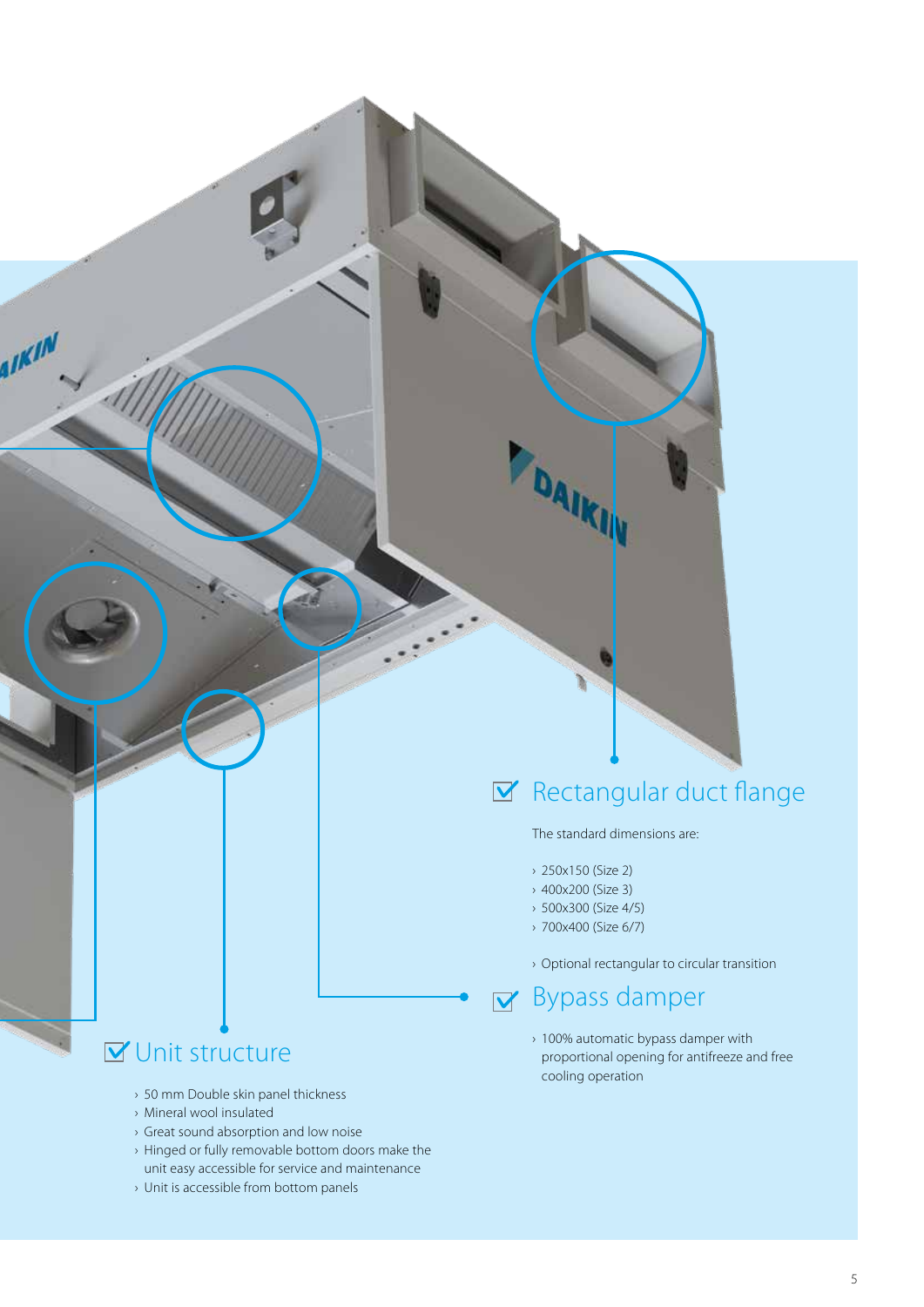

# Modular Light

## Control logic

- › Unit delivered as a standard with its room thermostat
- › Intelligent defrost logic to reduce energy consumption
- $\triangleright$  Air quality analysis with the capability of monitoring and control the actual level of CO<sub>2</sub> optional sensor (accessory)
- › Full automatic bypass to manage free cooling
- › Filter alarm in accordance with the EU Reg 1253
- › Open communication protocols (BACnet and Modbus) that guarantee BMS, iTM and Daikin On Site compatibility

### Air flow range

Modular Light is available in 6 sizes covering a wide range of applications such as hotels, offices, schools and light commercial buildings

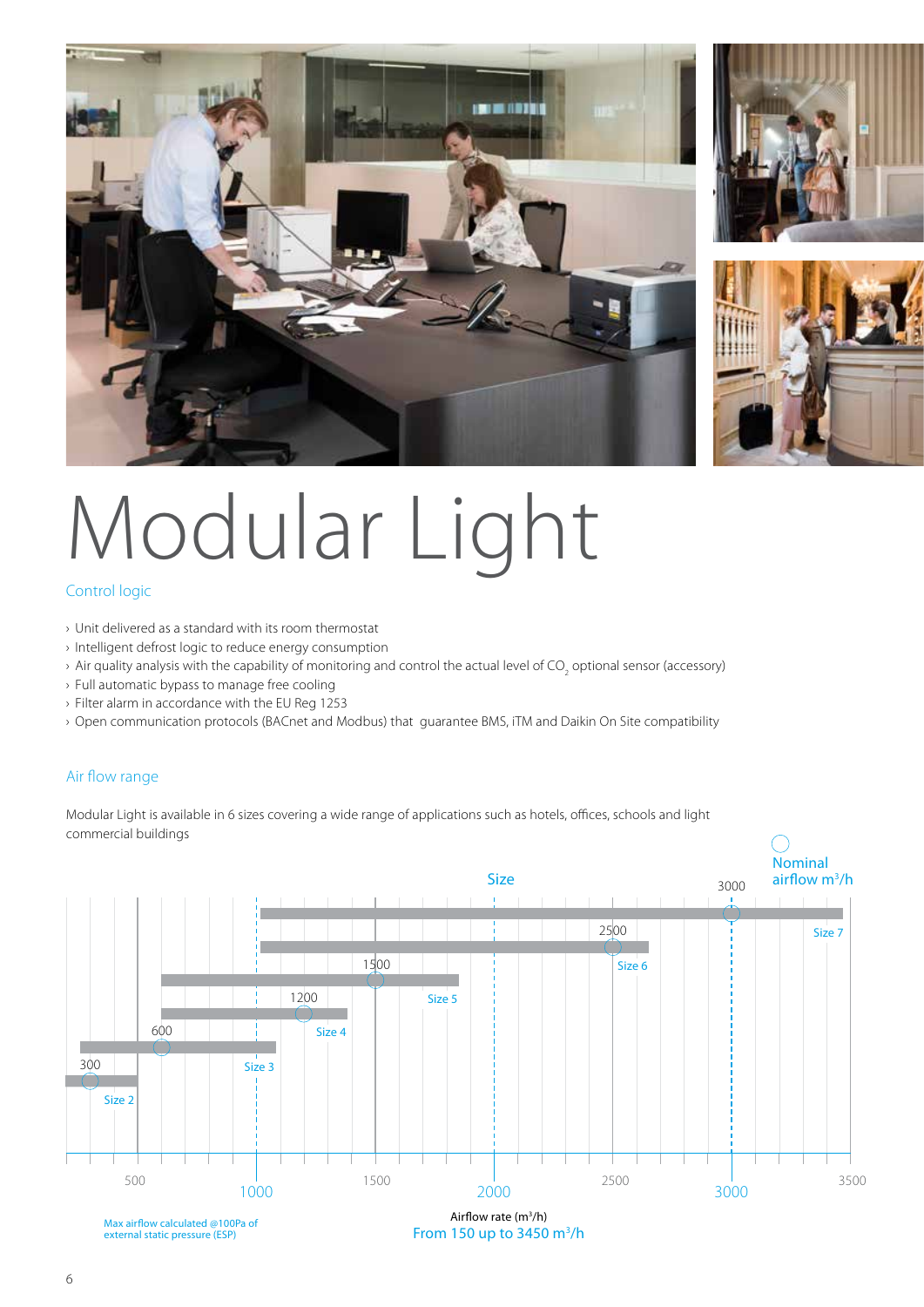

## Association and Certification

Since 2010 Daikin is certified Eurovent, actively working on the development of the certification schemes together with EU legislation.

Since 2015 Daikin is proud member of RLT association , participating to the RLT certification scheme.





# Technical details

|                                                          | <b>D-AHU Modular L</b> |            | $\overline{2}$     | $\overline{\mathbf{3}}$ | 4           | 5            | 6           | $\overline{7}$ |
|----------------------------------------------------------|------------------------|------------|--------------------|-------------------------|-------------|--------------|-------------|----------------|
| Airflow                                                  |                        | $m^3/h$    | 300                | 600                     | 1200        | 1500         | 2500        | 3000           |
| Heat exchanger thermal efficiency <sup>1</sup> .<br>$\%$ |                        | 93         | 93                 | 93                      | 92          | 94           | 93          |                |
| External static pressure                                 | Nom.                   | Pa         | 100                | 100                     | 100         | 100          | 100         | 100            |
| Current                                                  | Nom.                   | A          | 0,52               | 1,17                    | 1,91        | 2,48         | 4,39        | 5,39           |
| Power input                                              | Nom.                   | kW         | 0,12               | 0,27                    | 0,44        | 0,57         | 1,01        | 1,24           |
| $SFPv2$ .                                                |                        | $kW/m^3/s$ | 1,24               | 1,49                    | 1,25        | 1,31         | 1,42        | 1,46           |
| ERP compliant                                            |                        |            | ErP 2018 Compliant |                         |             |              |             |                |
| <b>Electrical supply</b>                                 | Phase                  | ph         | $\mathbf{1}$       | $\mathbf{1}$            |             | $\mathbf{1}$ | 1           | $\mathbf{1}$   |
|                                                          | Frequency              | Hz         | 50/60              | 50/60                   | 50/60       | 50/60        | 50/60       | 50/60          |
|                                                          | Voltage                | V          | 220/240 Vac        | 220/240 Vac             | 220/240 Vac | 220/240 Vac  | 220/240 Vac | 220/240 Vac    |
| Main unit dimensions                                     | Width                  | mm         | 920                | 1100                    | 1600        | 1600         | 2000        | 2000           |
|                                                          | Height                 | mm         | 280                | 350                     | 415         | 415          | 500         | 500            |
|                                                          | Length                 | mm         | 1660               | 1800                    | 2000        | 2000         | 2000        | 2000           |
| Rectangular duct flange                                  | Width                  | mm         | 250                | 400                     | 500         | 500          | 700         | 700            |
|                                                          | Height                 | mm         | 150                | 200                     | 300         | 300          | 400         | 400            |
| Unit Sound Power Level (Lwa)<br>dB                       |                        | 50         | 57                 | 57                      | 53          | 61           | 58          |                |
| Unit Sound Pressure Level <sup>3</sup> .<br>dBA          |                        | 33         | 39                 | 39                      | 35          | 43           | 40          |                |
| Weight unit                                              |                        | kg         | 125                | 180                     | 270         | 280          | 355         | 360            |

1. Winter design condition: Outdoor: -10°C,90% Indoor: 22°C,50%

2. SFPv is a parameter that quantifies the fan efficiency (the lower it is the better will be). This reduces if airflow decreases.

3. EN 3744. Surrounding, Directivity (Q) = 2, @1,5m distance